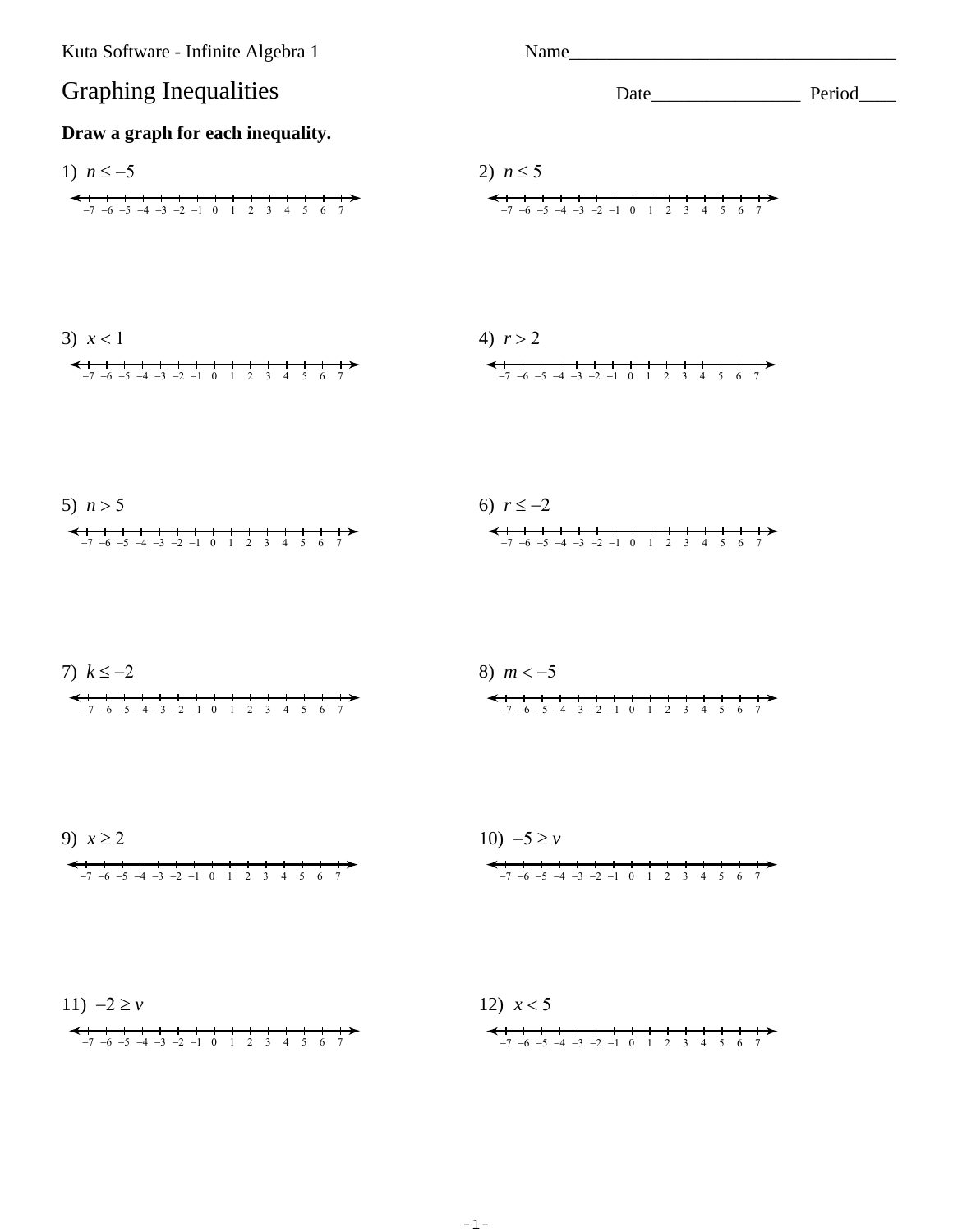





Write an inequality for each graph.

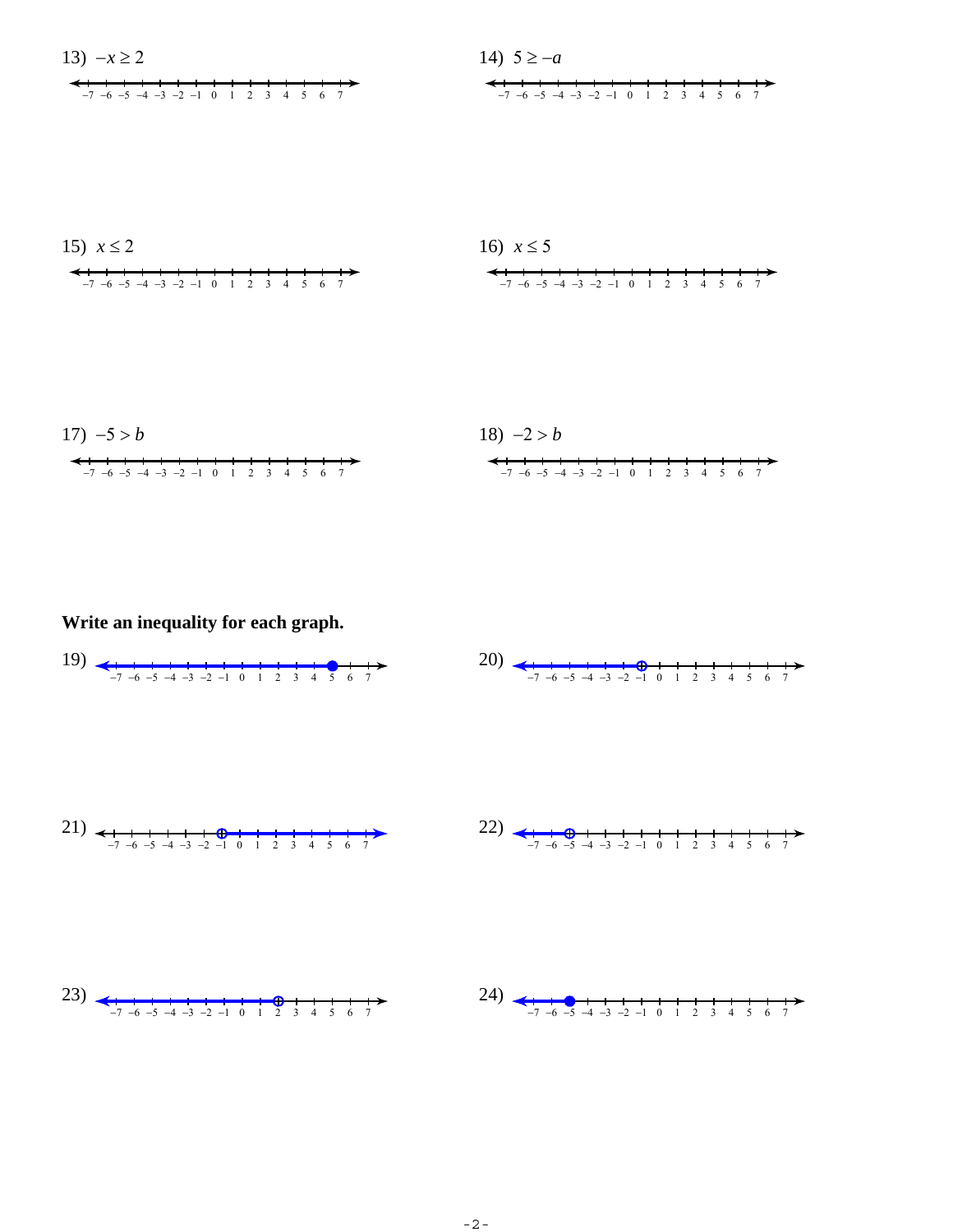